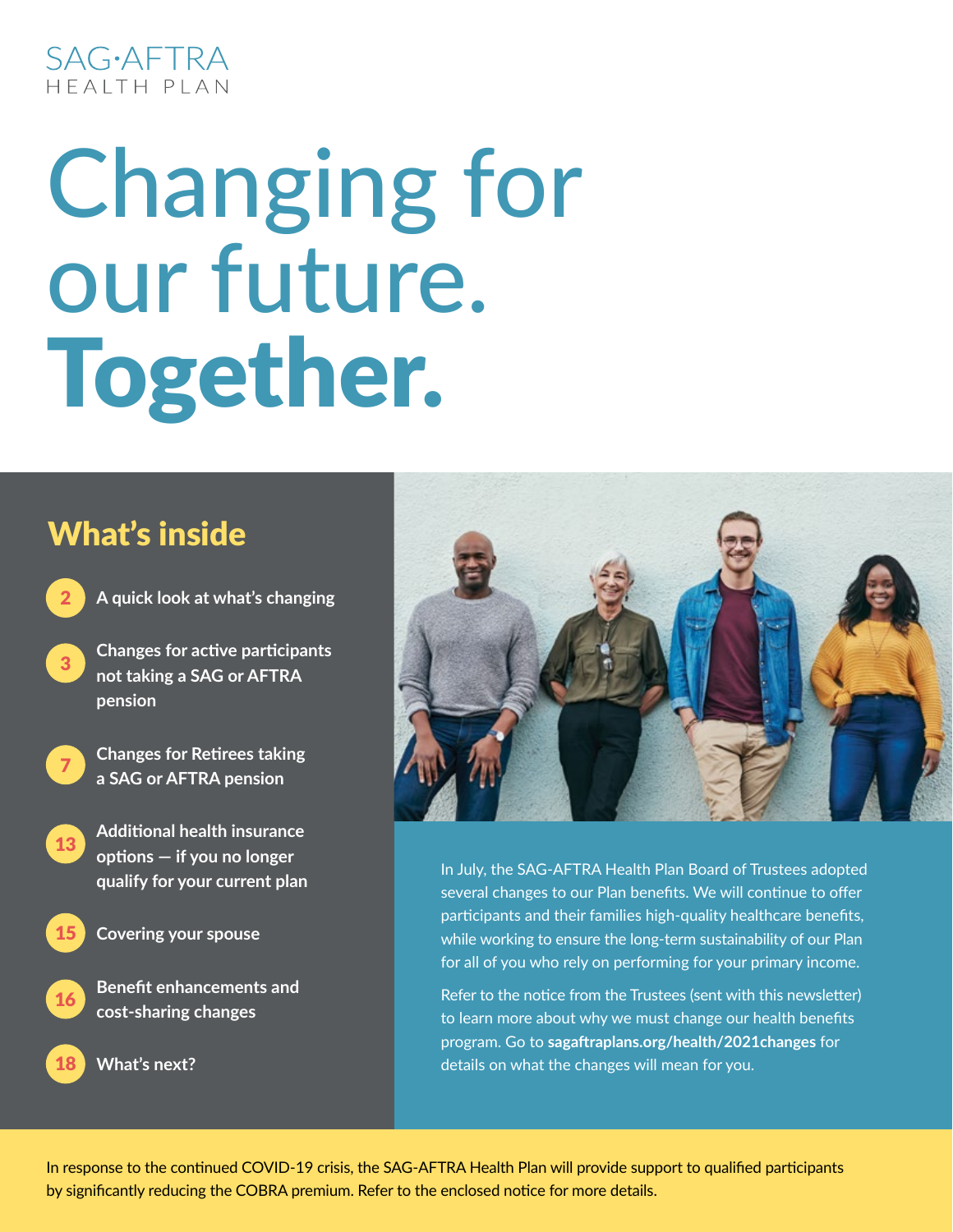## A quick look at what's changing

- •The criteria used to **qualify for SAG-AFTRA Health Plan coverage** (covered earnings and alternative days)
- •Plan I and Plan II combined into **one high-quality health plan**
- **•New safety net benefit, called Extended Career COBRA**, to provide coverage for long term participants experiencing lower than anticipated reported earnings in the industry
- •The way we **coordinate your spouse's benefits with their employer-sponsored health plan**
- **•Premium costs** effective January 1, 2021
- **•How you and the Plan share costs** when you receive healthcare services effective January 1, 2021
- **•For our Retirees:** There are many changes to learn about and understand. Senior Performers have new choices for coverage to supplement Medicare. And, if you no longer qualify for SAG-AFTRA Health Plan coverage, you'll have new options to explore. See pages 7 – 12 for details.

Our Plan changes will mean different things for different people. To learn about all the details, jump to the section(s) that best describe you.

- If you're actively working and not taking a SAG or AFTRA pension  $-$  page 3
- $\bullet$  If you're taking a SAG or AFTRA pension  $-$  page 7
- If you no longer qualify for your current Plan I or Plan II coverage  $-$  page 13
- $\bullet$  If you enroll your spouse  $-$  page 15

#### We're here for you if you need help.

There's much information to digest — especially for Senior Performers and participants who may no longer qualify for coverage due to the many changes coming this year. Through our new partnership with Via Benefits Insurance Services ("Via Benefits"), you can receive personalized support and guidance to help understand your benefit options and decide what's best for your situation. Jump to page 13 for more details.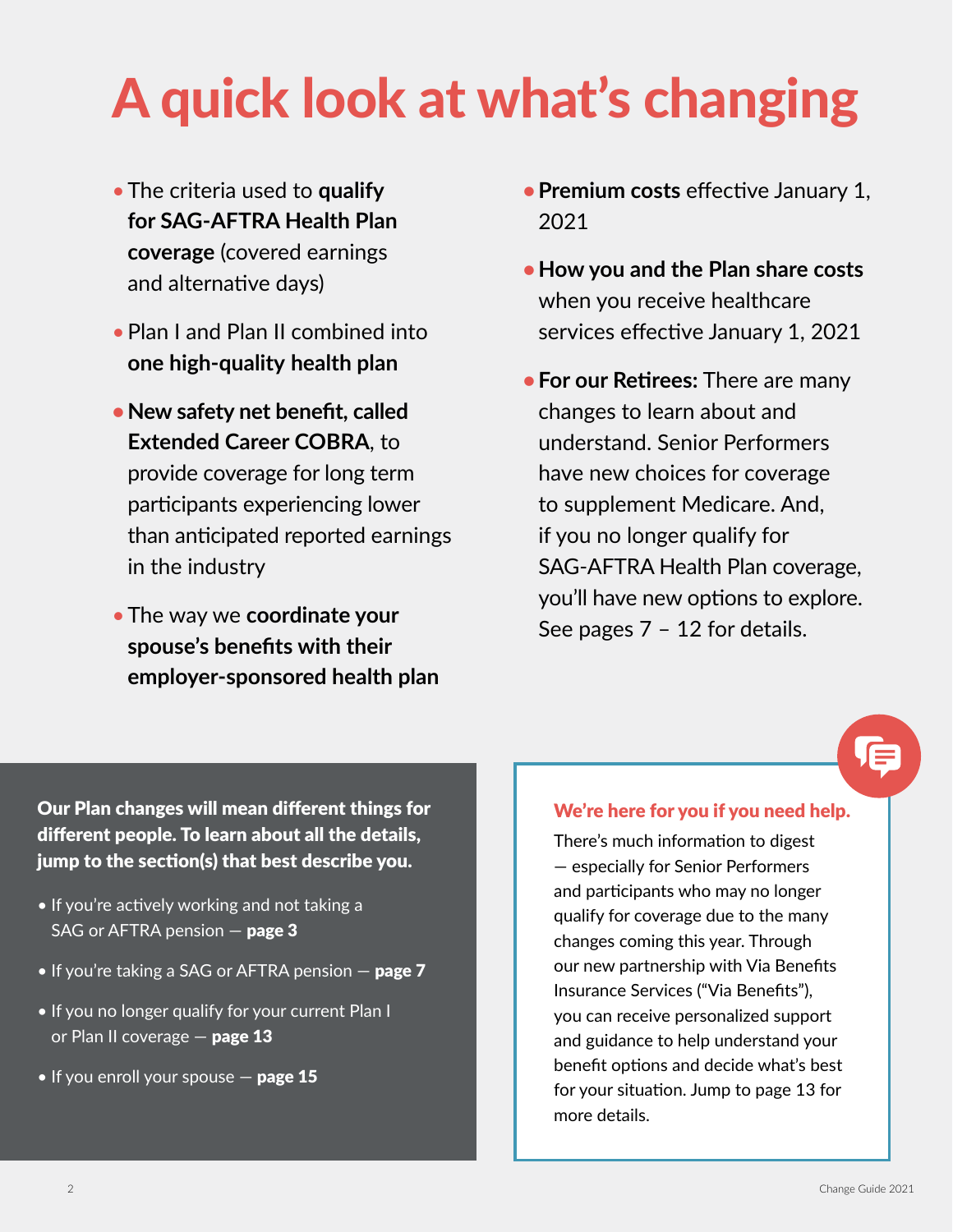## Changes for active participants not taking a SAG or AFTRA pension

### $\mathbf{N}'$  What you need to know and do:

- $\Box$  Understand changes to earnings requirements
- $\Box$  Learn about the Plan changes
- $\Box$  Know your premium costs  $-$  starting January 1, 2021
- $\Box$  Confirm whether your spouse has access to other employer-sponsored health coverage
- $\Box$  Contact Via Benefits if you need help or want to explore alternative health coverage options
- $\Box$  If your next benefit period begins January 1, 2021, watch for information from the Plan, then enroll and pay your premium by January 1, 2021

## Establishing eligibility for SAG-AFTRA Health Plan coverage for benefit periods beginning January 1, 2021

**Reminder:** When you meet certain criteria during a "base earnings period," you become eligible for SAG-AFTRA Health Plan benefits.

The criteria will change for base earnings periods ending on September 30, 2020 and after.

We're discontinuing the Age & Service criteria to establish eligibility. We're introducing a new safety net benefit called Extended Career COBRA. See the details on page 5.

|                                      | For participants under age 65                                                                           | For participants age 65 and over<br>and not taking a pension                                                                                                                      |
|--------------------------------------|---------------------------------------------------------------------------------------------------------|-----------------------------------------------------------------------------------------------------------------------------------------------------------------------------------|
| <b>Covered earnings</b><br>threshold | \$25,950 during your 12-month base<br>earnings period; includes both sessional<br>and residual earnings | \$25,950 during your 12-month<br>base earnings period<br>You must have at least some sessional<br>earnings reported; if so, both sessional<br>and residual earnings are included. |
| <b>Alternative days</b><br>threshold | 100 days worked during your base earnings<br>period under specified contracts                           | 100 days worked during your base earnings<br>period under specified contracts                                                                                                     |

You need to meet **one** of the requirements below to establish eligibility for the SAG-AFTRA Health Plan: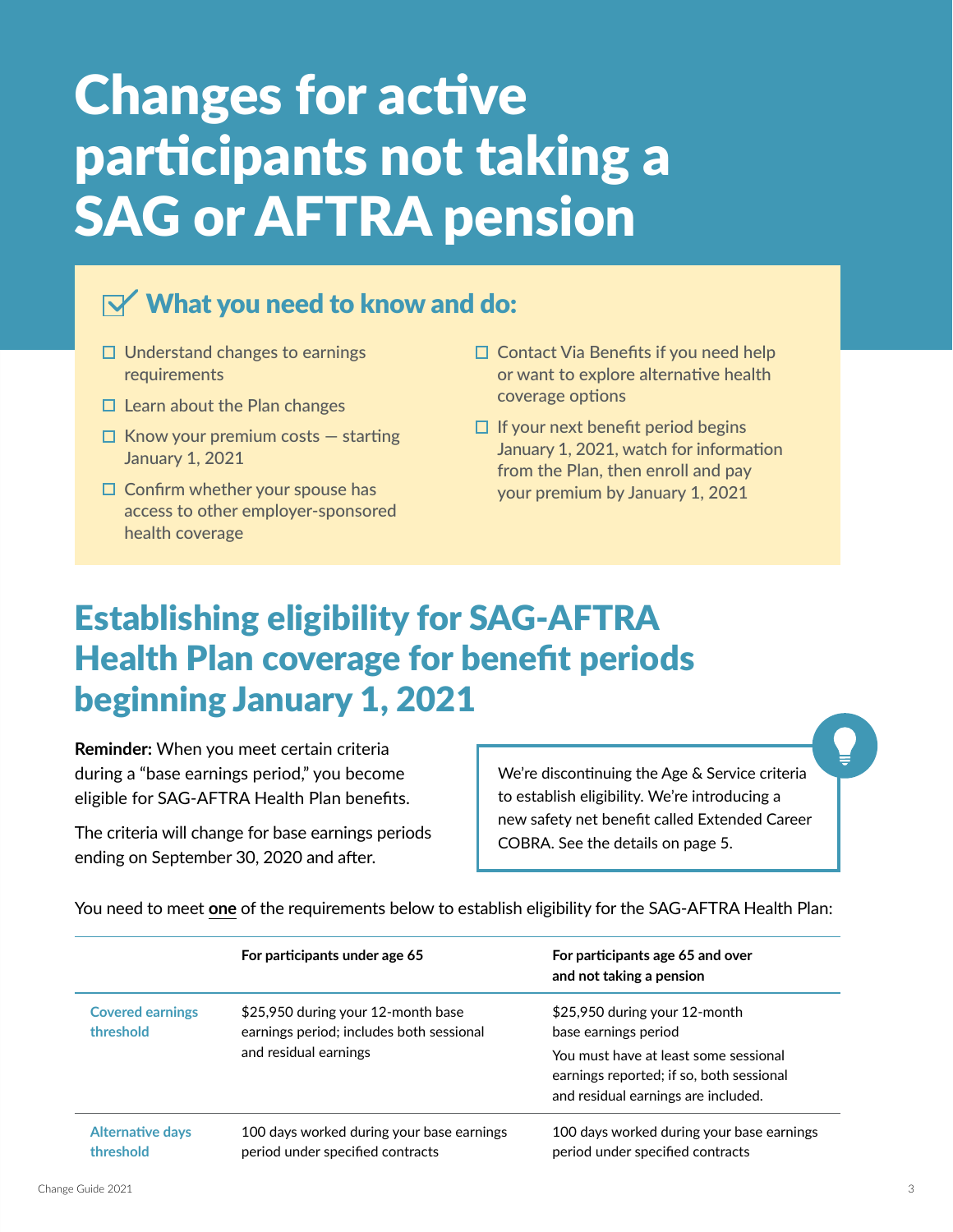### How the timing works

If you meet the Plan's eligibility criteria, you can enroll at the start of your next benefit period (January 1, 2021; April 1, 2021; July 1, 2021; or October 1, 2021).

#### **If your benefit period runs from January 1 – December 31, 2020**

- Your Plan I or Plan II coverage ends on December 31, 2020.
- We'll review your covered earnings from October 1, 2019 to September 30, 2020.
- If you meet one of the new thresholds, you qualify for the Plan for January 1, 2021 to December 31, 2021.
- If you don't meet a threshold, you may qualify for the new Extended Career COBRA benefit, or you can consider other coverage.

#### **If your benefit period runs from April 1, 2020 – March 31, 2021**

Your Plan I or Plan II coverage ends on March 31, 2021.

- We'll review your covered earnings from January 1, 2020 to December 31, 2020.
- If you meet one of the new thresholds, you qualify for the Plan for April 1, 2021 to March 31, 2022.
- If you don't meet a threshold, you may qualify for the new Extended Career COBRA benefit, or you can consider other coverage.

**If your benefit period runs from July 1, 2020 – June 30, 2021**

- Your Plan I or Plan II coverage ends on June 30, 2021.
- We'll review your covered earnings from April 1, 2020 to March 31, 2021.
- If you meet one of the new thresholds, you qualify for the Plan for July 1, 2021 to June 30, 2022.
- If you don't meet a threshold, you may qualify for the new Extended Career COBRA benefit, or you can consider other coverage.

#### **If your benefit period runs from**

**October 1, 2020 – September 30, 2021**

- - Your Plan I or Plan II coverage ends on September 30, 2021.
- 
- We'll review your covered earnings from July 1, 2020 to June 30, 2021.
	- If you meet one of the new thresholds, you qualify for the Plan for October 1, 2021 to September 30, 2022.
	- If you don't meet a threshold, you may qualify for the new Extended Career COBRA benefit, or you can consider other coverage.



Unsure of your 12-month benefit period? Log in to the SAG-AFTRA Health Plan Benefits Manager at **[my.sagaftraplans.org/health](http://my.sagaftraplans.org/health)** to check.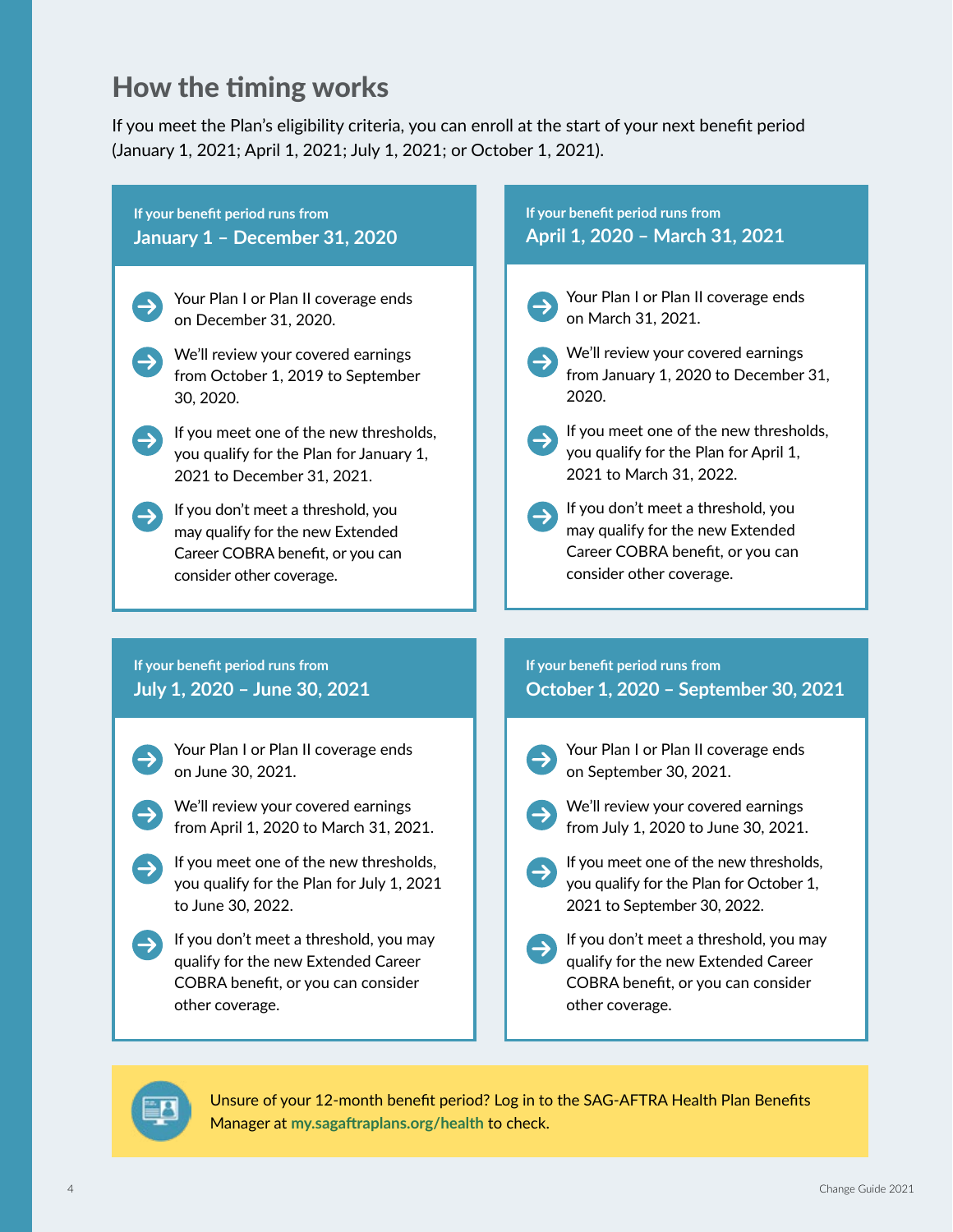## Combining Plan I and Plan II

The SAG-AFTRA Health Plan provides comprehensive coverage for your healthcare needs. We cover your day-to-day care, including doctor's visits and prescription drugs. And we cover more complicated needs, like caring for a chronic condition, surgery, or a difficult diagnosis. Our commitment to your health and well-being will continue, as we will combine our current Plan I and Plan II benefits into **one high-quality plan in 2021**.

Go to **[sagaftraplans.org/health/2021changes](http://sagaftraplans.org/health/2021changes)** to see highlights of our new consolidated plan.

## Our new safety net benefit: Extended Career COBRA

While we've taken great care to establish eligibility thresholds that many of our participants can meet, we recognize some will no longer qualify. That's why we're introducing a new benefit for the long term, designed for performers working continuously in the industry, but who may work and earn less than anticipated during a given year.

#### Here's how the new Extended Career COBRA benefit works.

When you're not able to maintain eligibility for your next benefit period, you can choose to continue SAG-AFTRA Health Plan coverage through COBRA. And, if you qualify for our new Extended Career COBRA benefit — and timely elect COBRA — you will pay a reduced premium of 20% of the COBRA rate.

To qualify for this new benefit, you need to meet the following thresholds:

| <b>Covered earnings</b><br>during your most<br>recent base<br>earnings period | \$20.000                                                                                                                                           |
|-------------------------------------------------------------------------------|----------------------------------------------------------------------------------------------------------------------------------------------------|
| <b>Extended Career</b><br><b>Credits</b>                                      | • With at least 12 Extended<br>Career Credits, you will pay<br>a reduced premium of 20%<br>of the COBRA rate for up to<br>12 months.               |
|                                                                               | $\bullet$ If you have 20 or more<br>Extended Career Credits, you<br>will pay a reduced premium<br>of 20% of the COBRA rate<br>for up to 18 months. |

You receive an Extended Career Credit each time you meet the Plan's earnings requirements and qualify for 12 months of coverage. Your current Age & Service credits will be converted to Extended Career Credits.

You'll find the current COBRA premiums at **[sagaftraplans.org/health/eligibility/cobra](http://sagaftraplans.org/health/eligibility/cobra)**; 2021 premiums will be published in late October.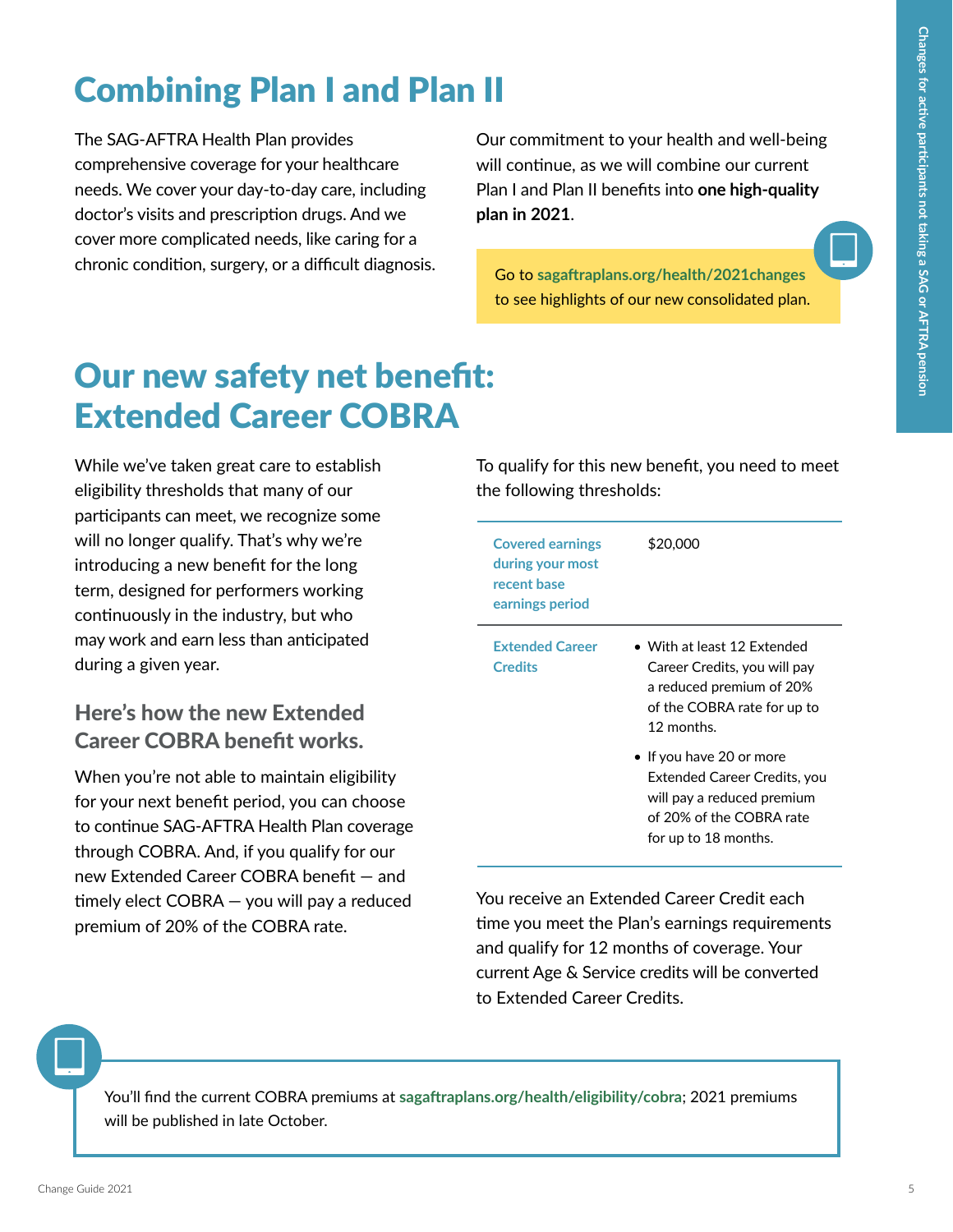## Premium costs effective January 1, 2021

Premium costs will increase on January 1, 2021. Your quarterly cost will be based on the number of family members you cover.

The new premiums apply to all active participants as of January 1, 2021.

| <b>Participant only</b>                           | \$375 per quarter |
|---------------------------------------------------|-------------------|
| <b>Participant plus</b><br>one dependent          | \$531 per quarter |
| <b>Participant plus two</b><br>or more dependents | \$747 per quarter |

## Benefit enhancements and cost-sharing changes

Beginning January 1, 2021, you'll notice a few benefit enhancements and changes to your coverage and cost-sharing between you and the Plan. Jump to page 16 for the details.

### Covering your spouse

If you cover your spouse, be sure to understand our new working spouse rule. Jump to page 15 for the details.

The SAG-AFTRA Health Plan is not your only health coverage option! Jump to page 13 to see several alternatives that may be available to you. And don't forget, you can receive personalized help from Via Benefits as you consider what's best for you.

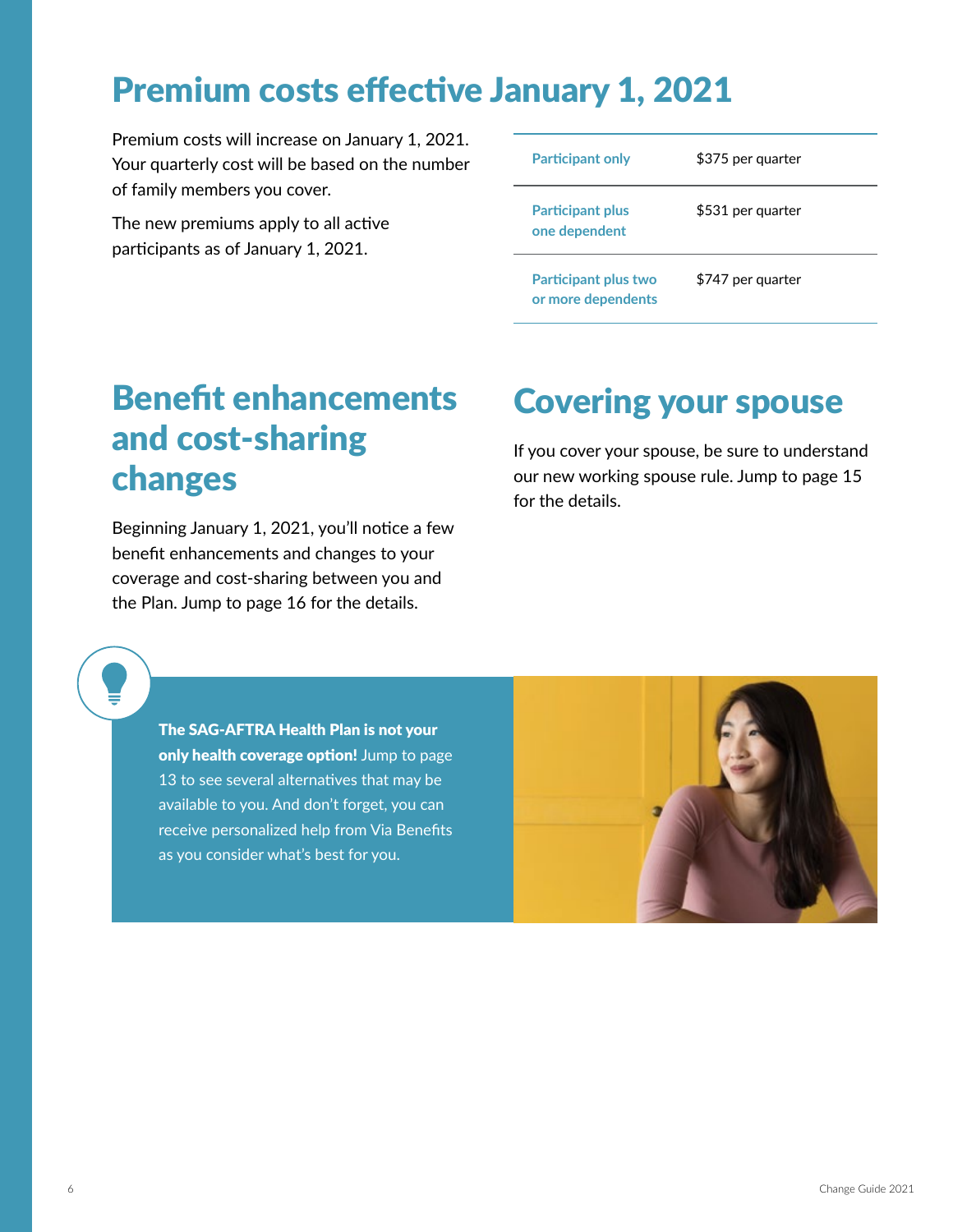## Changes for Retirees taking a SAG or AFTRA pension

### $\mathbf{N}'$  What you need to know and do:

- $\Box$  Understand the Plan eligibility rules (pages 8 – 9)
- $\Box$  If you'll move into the new SAG-AFTRA Health Plan/Via Benefits program, shop for and enroll in coverage that's the best fit for you (pages  $10 - 11$ )
- $\Box$  If you maintain active SAG-AFTRA Health Plan eligibility, know your premium costs and cost-sharing between you and the Plan
- $\square$  Confirm whether your spouse has access to other employer-sponsored health coverage
- $\square$  Contact Via Benefits if you need help or have questions
- □ Watch for information from Via Benefits in your mail starting in August and a personalized notice from the SAG-AFTRA Health Plan in October. You can begin shopping for benefits with Via Benefits on October 1, 2020, and you'll need to make your enrollment decisions by December 15, 2020

## We're making big changes to how we offer coverage for our Retirees.

#### **The Plan defines you as a "Retiree" if you're:**

- Age 65 or older, and
- Receiving your SAG or AFTRA pension benefit

#### **And you have "Senior Performer" status if:**

- You're a Retiree with at least 20 Retiree Health Credits, or
- You're a Retiree and, as of January 1, 2017, you were age 55 or older and had at least 15 qualifying years in the AFTRA Health Plan or at least 15 pension credits in the SAG-Producers Pension Plan1

#### Enjoying retirement or working less?

If you're no longer working or you're working less and will not meet our new eligibility thresholds, you'll move into our **SAG-AFTRA Health Plan/Via Benefits program**. You can shop with Via Benefits for a range of plans to supplement your Medicare coverage. And our Senior Performers are also eligible for a new Health Reimbursement Account (HRA) to help pay for healthcare expenses.

#### Actively working?

If you meet our new eligibility thresholds, you may qualify for the **SAG-AFTRA Health Plan**. When you enroll, the SAG-AFTRA Health Plan pays your primary benefits (with Medicare paying secondary benefits).

1 Or as defined in the Plan's Summary Plan Description (SPD)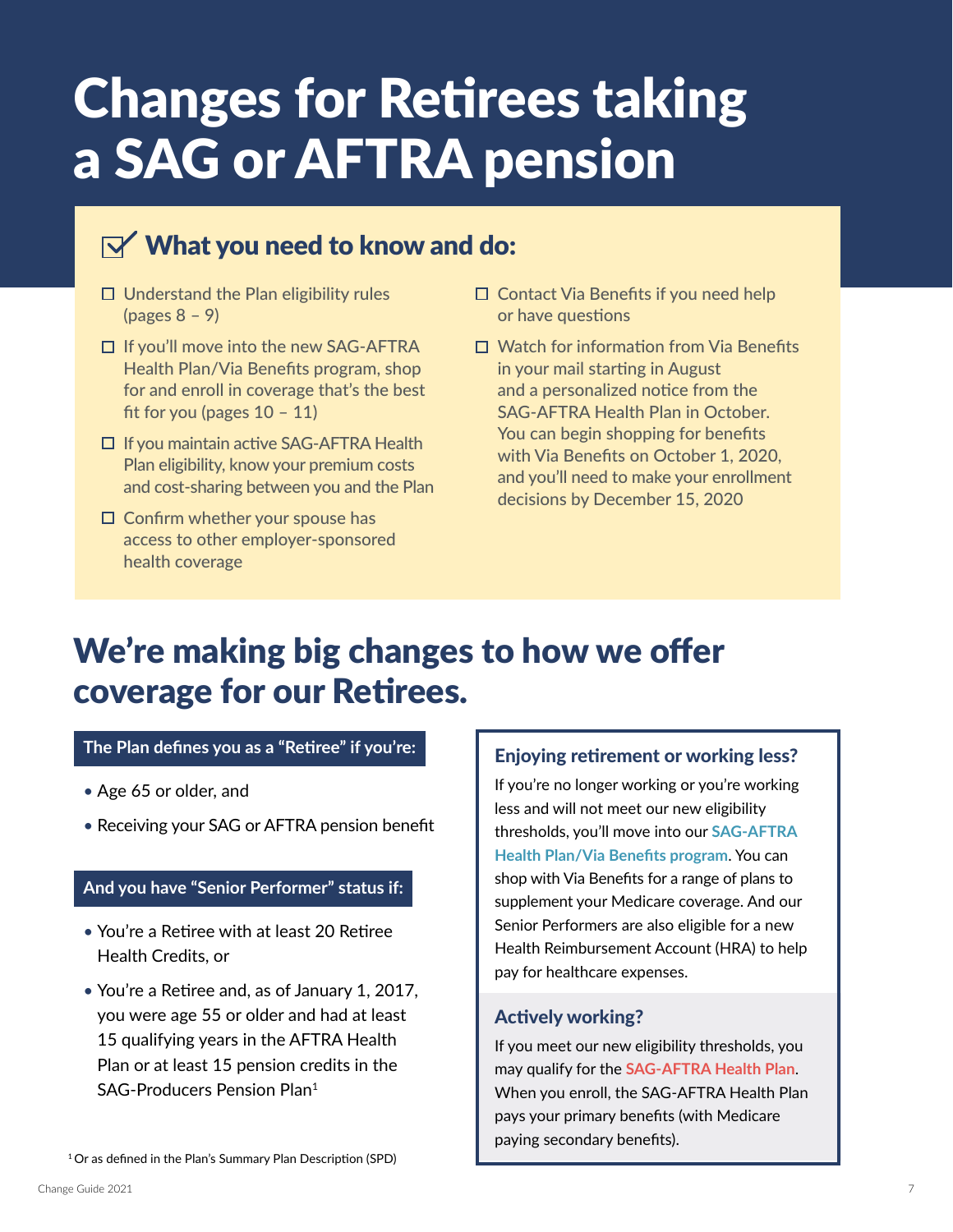## Establishing eligibility: You may move into the SAG-AFTRA Health Plan/Via Benefits program or qualify for active SAG-AFTRA Health Plan coverage

We're making several changes to the criteria we use for Retirees to establish eligibility for active SAG-AFTRA Health Plan coverage:

- The covered earnings and alternative days thresholds that establish Plan eligibility will change.
- The types of earnings included in your eligibility evaluation will change.
- We're transitioning Retirees to a calendar-year benefit period.

### Here's how it works.

Our Plan changes give you access to Via Benefits, and we encourage you to shop for health insurance through their marketplace. Senior Performers who enroll in a Via Benefits plan get our new Health Reimbursement Account (HRA).

Jump to page 10 for more information about the HRA, and be sure to discuss what's best for you with a Via Benefits advisor.

#### **Changes to eligibility thresholds for Retirees**

We'll determine your eligibility by evaluating your earnings or alternative days worked (if any) from October 1, 2019 through September 30, 2020.

**You'll qualify for active SAG-AFTRA Health Plan coverage if you meet one of the requirements below:**

**Covered earnings threshold** \$25,950

**Alternative days threshold** 100 days worked under specified contracts

#### **Don't meet the criteria?**

You'll be eligible to **move into our new SAG-AFTRA Health Plan/Via Benefits program** during 2021.

#### **Only sessional earnings will be included in your earnings evaluation**

This new rule phases in for Retirees as follows:

#### **If you turned 65 and started your SAG or AFTRA pension before October 1, 2019**

**Only** sessional earnings are included in your earnings evaluation for benefits in 2021 and beyond.

#### **If you turned 65 and started your SAG or AFTRA pension from October 1, 2019 through September 30, 2020**

Sessional and residual earnings are included in your earnings evaluation for 2021 benefits. Then, for 2022 and beyond, **only** sessional earnings will be included.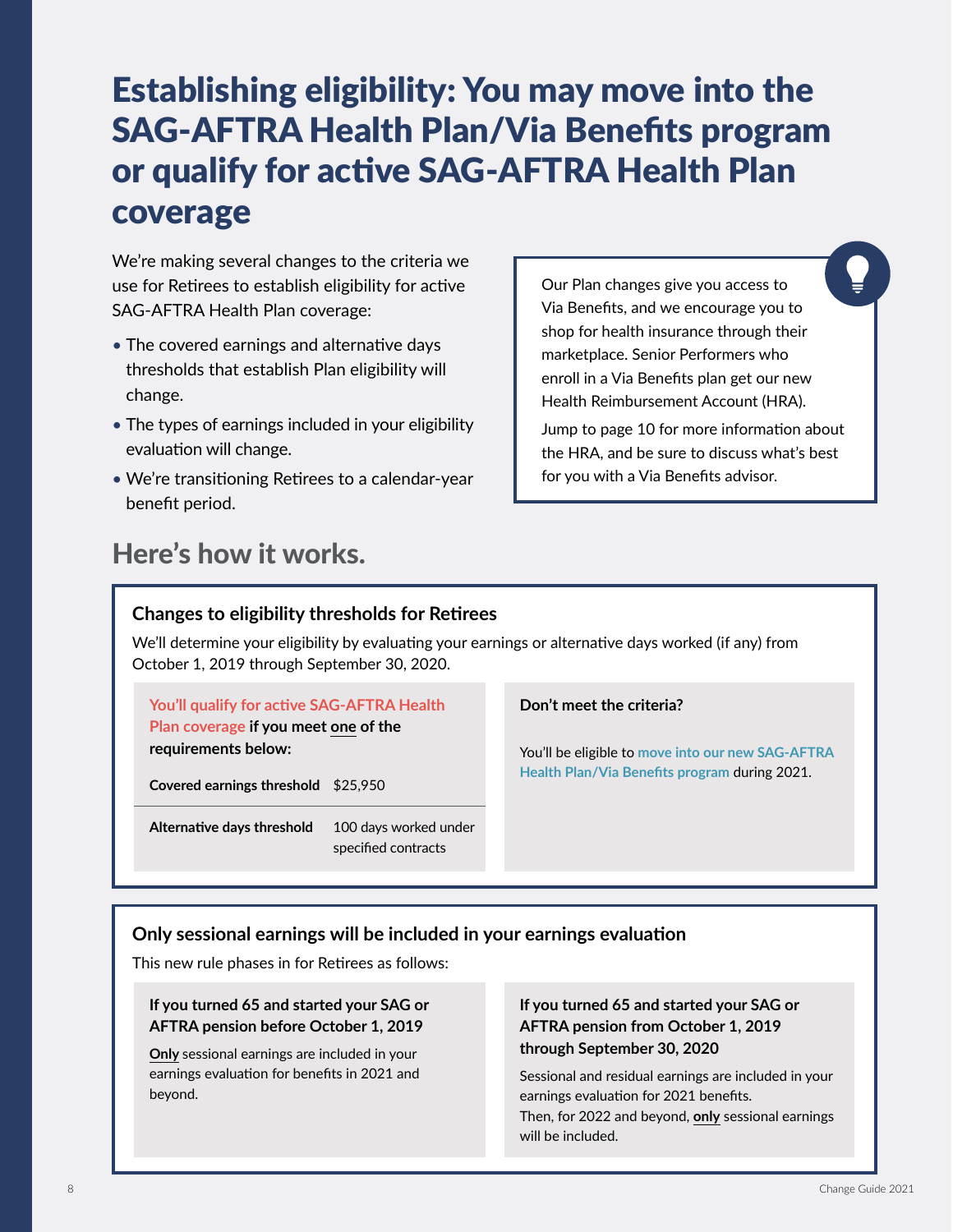#### **Alignment of Retirees to calendar-year benefit period**

In addition to changing the eligibility thresholds, over the next year we'll transition our Retirees into calendar-year benefit periods. This will allow us to align our Plan with Medicare's annual calendar, making it easier for you to work with Medicare. The Medicare Annual Enrollment Period is October 1 to December 15.

Here's how the timing will work, based on your current status as a SAG-AFTRA Health Plan participant and your current benefit period.

#### **If Medicare currently pays your primary benefits (this applies for most Retirees)**

**You'll move into the SAG-AFTRA Health Plan/Via Benefits program** (or you can elect **active SAG-AFTRA Health Plan coverage**, if you qualify) for the period of January 1 to December 31, 2021.

**If the SAG-AFTRA Health Plan currently pays your primary benefits, and your current benefit period runs from January 1 to December 31, 2020**

**And if you meet our new covered earnings or alternative days threshold…**

**Or if you don't meet one of the new thresholds...**

**You qualify for active SAG-AFTRA Health Plan coverage** from January 1 to December 31, 2021.

**You can enroll in the SAG-AFTRA Health Plan/ Via Benefits program** for January 1 to December 31, 2021, or elect COBRA continuation coverage.

**If the SAG-AFTRA Health Plan currently pays your primary benefits, and your current benefit period runs out in 2021 (at the end of March, June, or September)**

**And if you meet our new covered earnings or alternative days threshold…**

**You qualify for active SAG-AFTRA Health Plan coverage** through December 31, 2021.

In October 2021, we'll evaluate your earnings from October 1, 2020 to September 30, 2021. This will establish your eligibility for coverage starting January 1, 2022. At that point, you've completed the transition to calendar-year eligibility.

**Or if you don't meet one of the new thresholds...**

You can continue your current Plan I coverage until the end of your current benefit period (March, June, or September 2021) at the new Plan premiums.

When your current coverage runs out in 2021, **you can enroll in the new SAG-AFTRA Health Plan/ Via Benefits program** for coverage through 2021 or elect COBRA continuation coverage.

In October 2021, we'll evaluate your earnings from October 1, 2020 to September 30, 2021. This will establish your eligibility for coverage starting January 1, 2022. At that point, you've completed the transition to calendar-year eligibility.

You'll receive a personalized notice from the Plan in October. This will show your eligibility for the new SAG-AFTRA Health Plan/Via Benefits program or active SAG-AFTRA Health Plan coverage and your benefit period dates.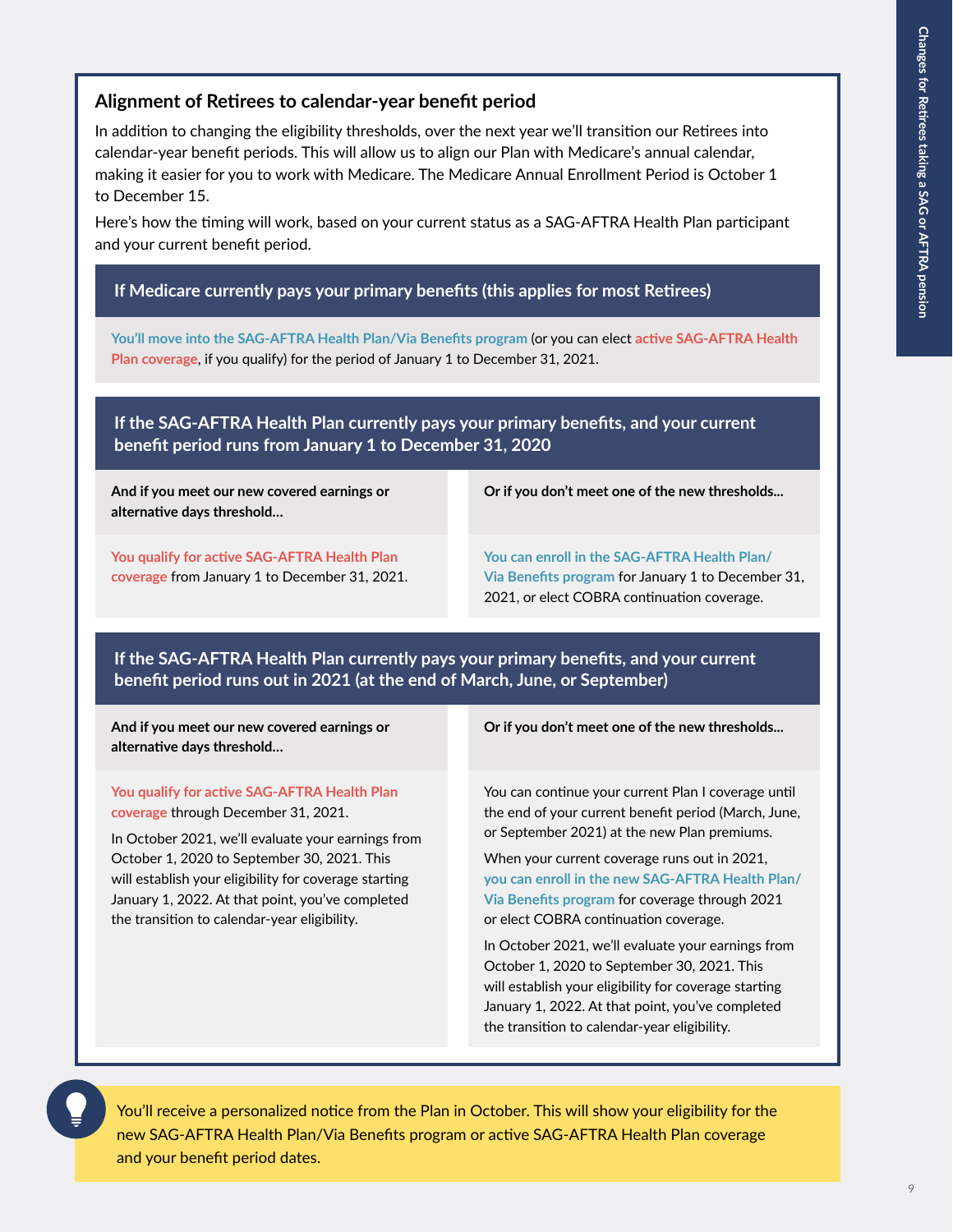## Information for participants moving into SAG-AFTRA Health Plan/Via Benefits on January 1, 2021

- Your current SAG-AFTRA Health Plan premiums and coverage will end on December 31, 2020.
- You'll have access to the Via Benefits Medicare marketplace, with options to enhance and supplement your Medicare coverage.
- Participants with Senior Performer status will also be eligible for a Health Reimbursement Account (HRA) to help pay for your premiums and healthcare costs.

Here's how it works.

#### **About Via Benefits**

We're partnering with Via Benefits to provide more choices and personalized support and service to our Retirees. You can shop around and customize your benefits coverage to meet your personal health needs and use of healthcare services. For example:

- You can select a Medicare Advantage plan, which supplements your Medicare Part A and Part B hospital, doctor/outpatient care, and prescription drug coverage, and may offer extras like Silver Sneakers®.
- You can shop à la carte for Medigap coverage, a Medicare Part D prescription drug plan, dental insurance, and vision insurance.

Learn more about Via Benefits, and begin your shopping and enrollment process at **[my.viabenefits.com/sagaftrahp](http://my.viabenefits.com/sagaftrahp)**, or call (833) 981-1280 (Medicare-eligible) or (833) 963-1230 (under age 65).

Personalized support for you. During the coming enrollment period (October to December), you can contact Via Benefits to discuss your options. A personal benefits advisor can help you understand, shop for, compare, and enroll in the right plan(s). Also, watch for an introduction to Via Benefits and an enrollment guide in your home mail.

#### New benefit for Senior Performers! **A Health Reimbursement Account (HRA) to help pay for healthcare expenses**

When you enroll in a Via Benefits medical plan, you're eligible for a Health Reimbursement Account funded by the SAG-AFTRA Health Fund.

The SAG-AFTRA Health Fund credits money to your HRA. The amount is based on your Retiree Health Credits and whether you enroll yourself only, or yourself and your Medicare-eligible spouse.

| <b>Senior Performers</b> | <b>Senior Performers with</b> |
|--------------------------|-------------------------------|
| with 20 Retiree Health   | fewer than 20 Retiree         |
| <b>Credits or more</b>   | <b>Health Credits</b>         |
| We credit \$1,140        | We credit \$240 per year      |
| per year for you and     | for you and \$240 per         |
| $$1,140$ per year for    | year for your enrolled        |
| your enrolled Medicare-  | Medicare-eligible             |
| eligible spouse.         | spouse.                       |
| The amounts are          | The amounts are               |
| prorated (\$95 per       | prorated (\$20 per            |
| month) for Senior        | month) for Senior             |
| Performers who           | Performers who                |
| retire during 2021.      | retire during 2021.           |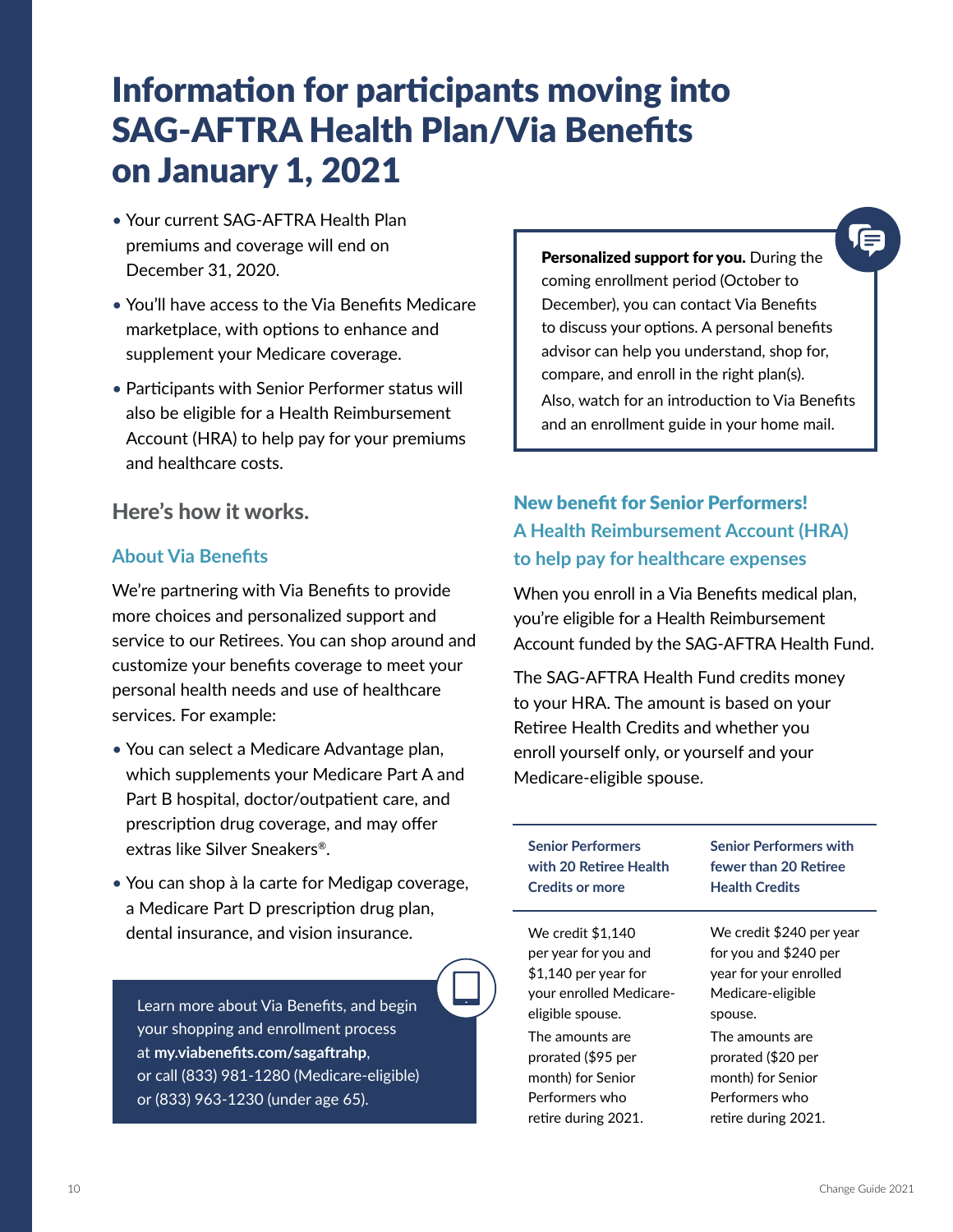#### **Using your HRA**

Your HRA helps to cover the cost of eligible healthcare expenses for you and your enrolled Medicare-eligible spouse. You can use it to pay your Via Benefits medical plan premiums, Medicare premiums, copayments, deductibles, coinsurance, and other eligible healthcare expenses as long as you have money in your account.

The federal government does not allow you to contribute to an HRA. However, any unused HRA funds roll over from year to year.

Do the math! Work with your personal Via Benefits advisor to learn how you can use your HRA funds to offset your annual healthcare expenses, including your Medicare Part B premium.

#### New benefit for Senior Performers! **Help with paying catastrophic prescription drug expenses**

When you enroll in a plan that includes prescription drug coverage with Via Benefits, your plan will cover 95% of prescription drug expenses after you reach the Medicare catastrophic expense amount  $-$  and you pay 5%.

For participants facing very high prescription drug expenses, their share can be difficult to pay. That's why the SAG-AFTRA Health Plan will fund a catastrophic prescription drug HRA. Through this arrangement, you (and your enrolled Medicare-eligible spouse) may be reimbursed for your share of catastrophic expenses.

You'll learn more about this program in a mailing from Via Benefits.

#### **Covering your family members**

You and your Medicare-eligible spouse are eligible for the new SAG-AFTRA Health Plan/Via Benefits program — and Senior Performers are eligible for the new HRA.

Also, Senior Performers who enroll themselves through a Via Benefits medical plan can cover eligible dependents under age 65 through the SAG-AFTRA Health Plan. If you do, be sure to take note of a few new rules for 2021. Jump to page 15 for details.

#### **2021 premium costs**

When shopping for a plan through Via Benefits, you may find low-cost premium options — with \$0 premium plans available to many participants.

Your premium cost will be based on the plan and coverage you choose and whether you cover your Medicare-eligible spouse. You pay your premium directly to the plan you choose.

The cost for Senior Performers to enroll dependents under age 65 in the SAG-AFTRA Health Plan is \$250 per month. The premium covers all eligible dependents (one or more), and it's paid directly to the SAG-AFTRA Health Plan. (Note: Premiums can no longer be deducted from your pension benefit.)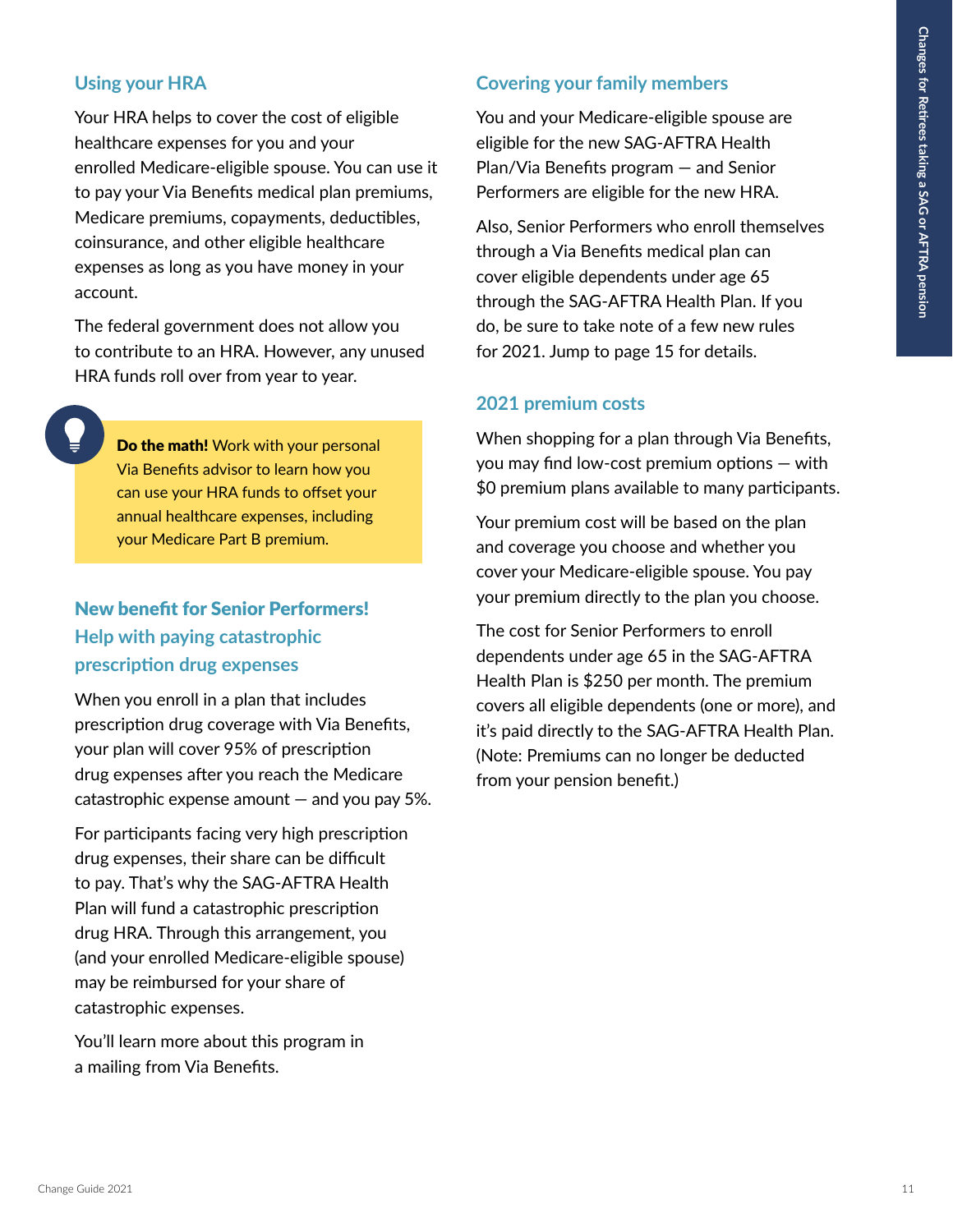## For Retirees who qualify for active SAG-AFTRA Health Plan coverage

Be sure to note the following:

- Your coverage effective date will vary, based on your current status with the SAG-AFTRA Health Plan. Jump to the chart on page 9 for details.
- **New SAG-AFTRA Health Plan premiums will apply.** Your cost is based on the number of family members you enroll. The chart on page 6 shows the new premiums, which are effective January 1, 2021.
- **If you cover your spouse**, be sure to understand the new working spouse rule. Jump to page 15 for details.
- **Effective January 1, 2021, you'll see a few benefit enhancements and changes to coverage and cost-sharing between you and the plan.** Jump to page 16 for the details.

## ſΞ

**We get it: The Plan rules are complicated, and we want to make sure you understand them, too!** If you have questions about the Plan changes or your new benefits, contact:

**Via Benefits (Medicare-eligible)** (833) 981-1280

**Via Benefits (under age 65)** (833) 963-1230

**SAG-AFTRA Health Plan (active coverage)**  (800) 777-4013

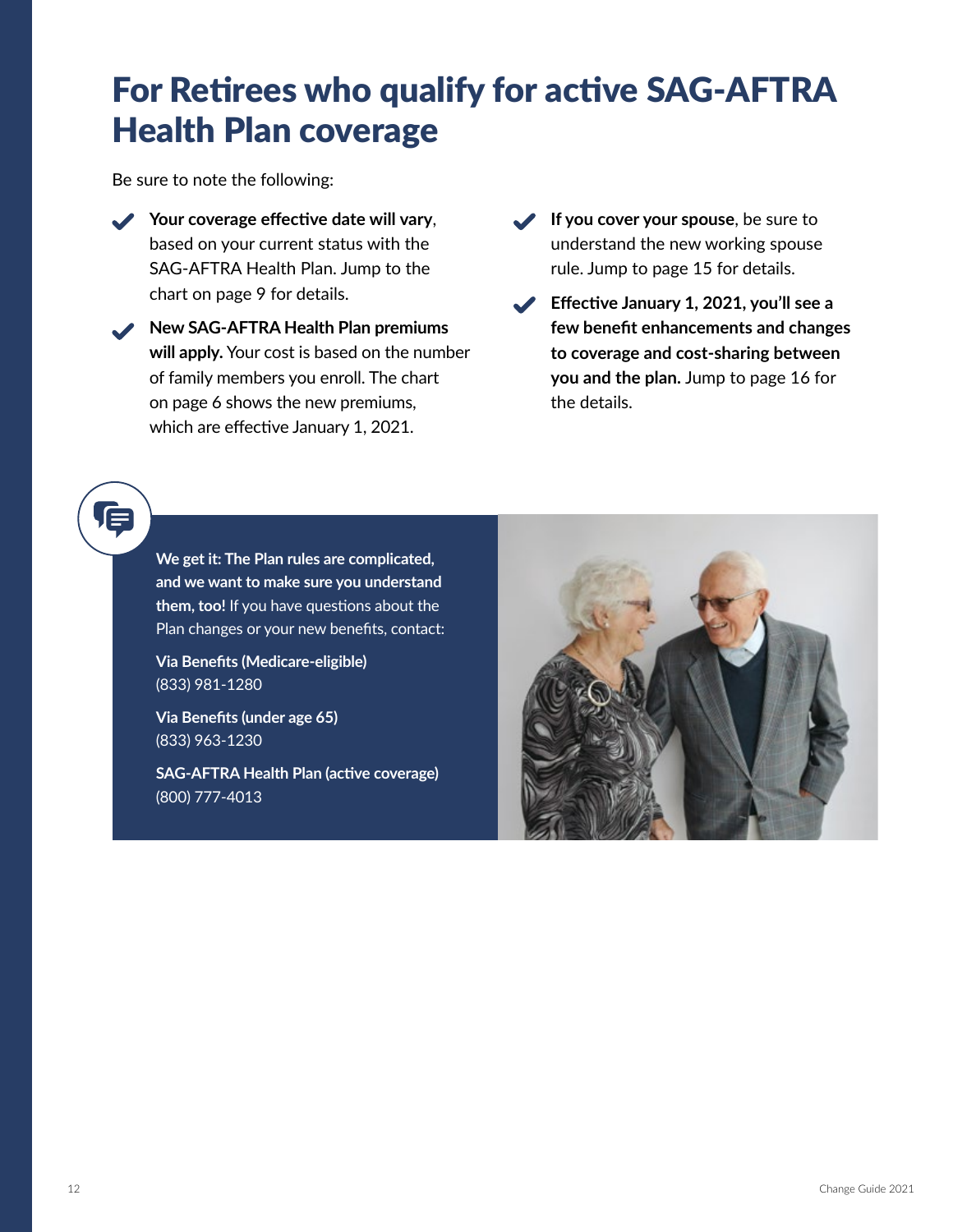## Additional health coverage options — if you no longer qualify for your current SAG-AFTRA Health Plan coverage

## Contact Via Benefits first

All our Plan participants can take advantage of our new partnership with Via Benefits!

- **• Medicare-eligible participants** can shop for supplemental Medicare coverage through the Via Benefits Medicare marketplace.
- **• Participants under age 65** can explore different health insurance options through the Via Benefits private insurance marketplace.
- And **all participants** can connect with a personal Via Benefits advisor to compare SAG-AFTRA Health Plan benefits to the alternatives that may be available.

## Our new benefit: Extended Career **COBRA**

If you lose your current Plan I or Plan II coverage, you may be eligible for our new benefit: Extended Career COBRA.

- When you qualify for this benefit  $-$  and timely elect COBRA — you will pay a reduced premium of 20% of the COBRA rate. Check out more details on page 5.
- Your next notice of qualification from the Plan will tell you if you're eligible for Extended Career COBRA. Follow the instructions in the notice if you want to enroll.

## 信

#### How to contact Via Benefits

**Medicare-eligible participants Participants under age 65** 

(833) 981-1280 (833) 963-1230

**[my.viabenefits.com/sagaftrahp](http://my.viabenefits.com/sagaftrahp) [marketplace.viabenefits.com/sagaftrahp](http://marketplace.viabenefits.com/sagaftrahp)**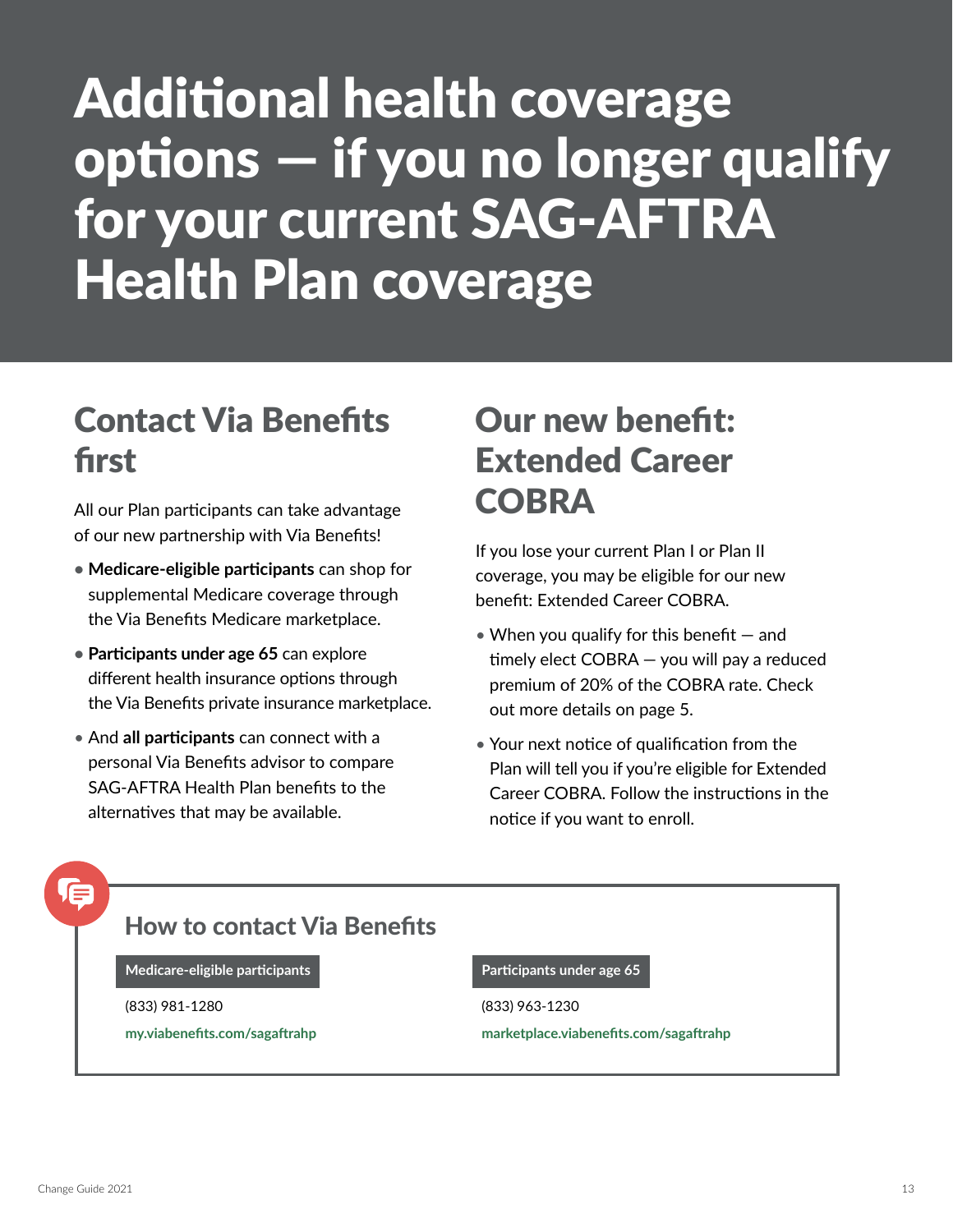## Your additional health coverage options may include…

- **• Your spouse's employer-sponsored plan:**  Losing your SAG-AFTRA Health Plan coverage may trigger a special enrollment period, which allows enrollment in your spouse's or partner's plan.
- **• Medicare:** Don't put off your Medicare enrollment. Be sure to enroll in Part A and Part B when you're eligible! And remember that losing your SAG-AFTRA Health Plan coverage triggers a Medicare special enrollment period for you.
- **• Medicaid / Medi-Cal / Children's Health Insurance Program:** Your state's Medicaid program (Medi-Cal in California) and Children's Health Insurance Program (CHIP) provide low-cost health insurance to eligible individuals and families, based on family size and income level. Contact Via Benefits, and ask if your state-provided programs are an option for you.
- **• Your state's health insurance marketplace:** You can shop for an individual plan through the marketplace. Depending on where you live, you may have a wide variety of plans available. Also, based on your household income, you may be eligible for a tax credit that lowers your monthly premiums and cost-sharing. Contact Via Benefits, and ask if your state's marketplace plans might be right for you. Medicare-eligible participants call (833) 981-1280; participants under age 65, call (833) 963-1230.
- **• COBRA continuation coverage:** If you're eligible for the new Extended Career COBRA benefit, COBRA might be a good choice for you. And, if you're not eligible, you will receive an offer to enroll in COBRA at the full monthly premium cost. Ask a Via Benefits advisor to help you compare COBRA against your other options.

### Industry support resources

For additional help from benefits experts working in our industry, contact:

**Artists Health Insurance Resource Center: New York and East/Midwest Regions**

**[actorsfund.org/services-and-programs/](http://actorsfund.org/services-and-programs/ artists-health-insurance-resource-center) [artists-health-insurance-resource-center](http://actorsfund.org/services-and-programs/ artists-health-insurance-resource-center)** **Entertainment Health Insurance Solutions: Los Angeles and West Regions**

(917) 281-5975 (833) 777-3447

**[ehisca.com](http://ehisca.com)**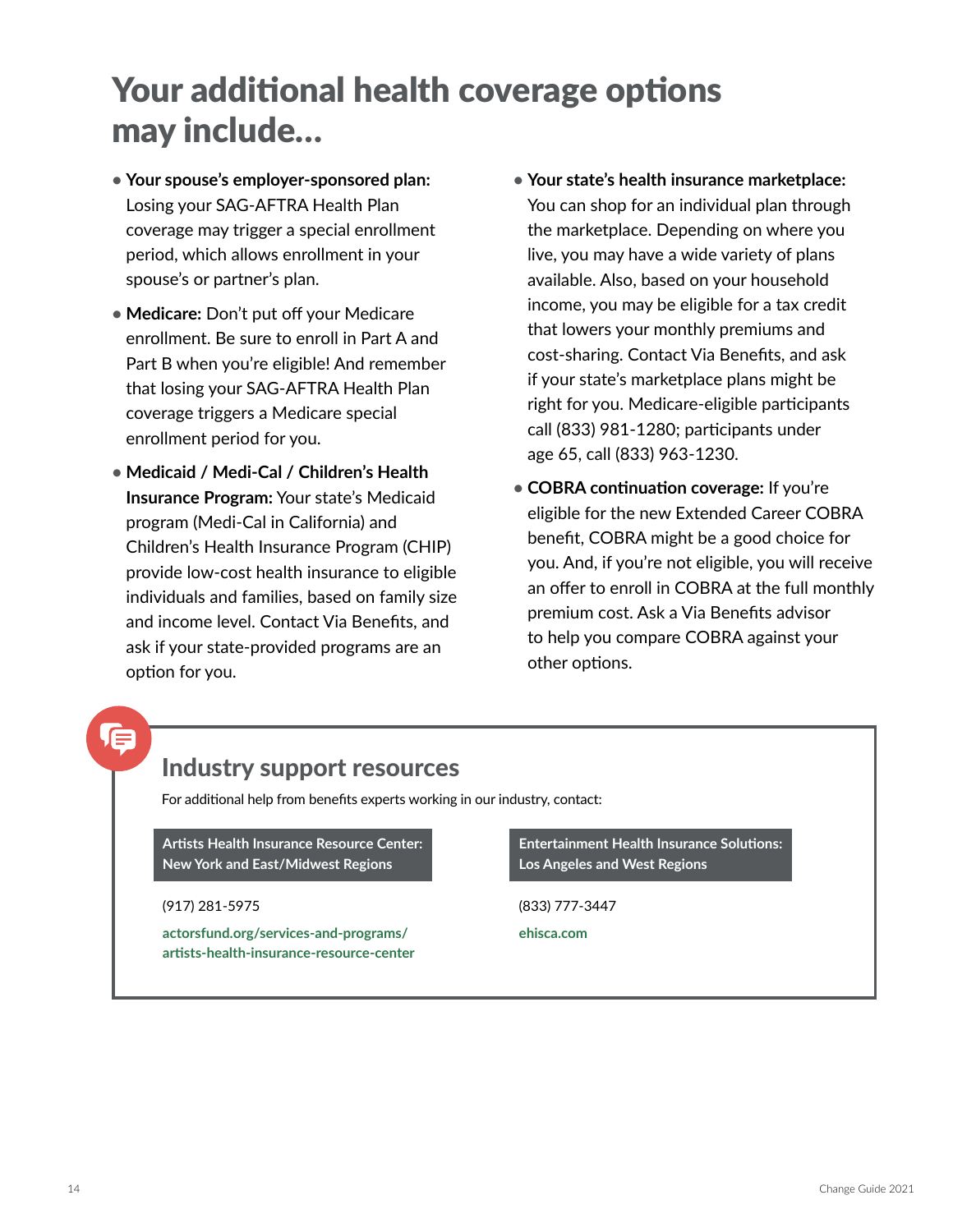## Covering your spouse

Effective January 1, 2021, we're implementing a working spouse rule. This rule is in line with common practices across entertainment health plans, other union health plans, and private and public-sector employer plans.

At the time you enroll for your next benefit period, you'll need to confirm whether your spouse has access to, and is enrolled in, their own employer's health plan.

#### Here's how it works.

#### **If your spouse's employer offers a health plan…**

- **• They need to enroll in that plan.** If enrolled with their employer, you can choose to cover them under the SAG-AFTRA Health Plan as well. The employer's plan will pay benefits first; then, our Plan's cost-sharing may apply for remaining eligible expenses.
- If they don't enroll in their employer's plan, you cannot cover them with us  $-$  our Plan will not pay benefits for their healthcare.

#### **If your spouse is not working, or their employer doesn't offer a health plan…**

• You can enroll them with the SAG-AFTRA Health Plan.

#### Action required:

You need to complete a spouse coverage attestation when you qualify for your next annual benefit period. This is required — it establishes your spouse's eligibility for benefits.

**The deadline for returning your attestation will be noted in your next notice of qualification letter.** 

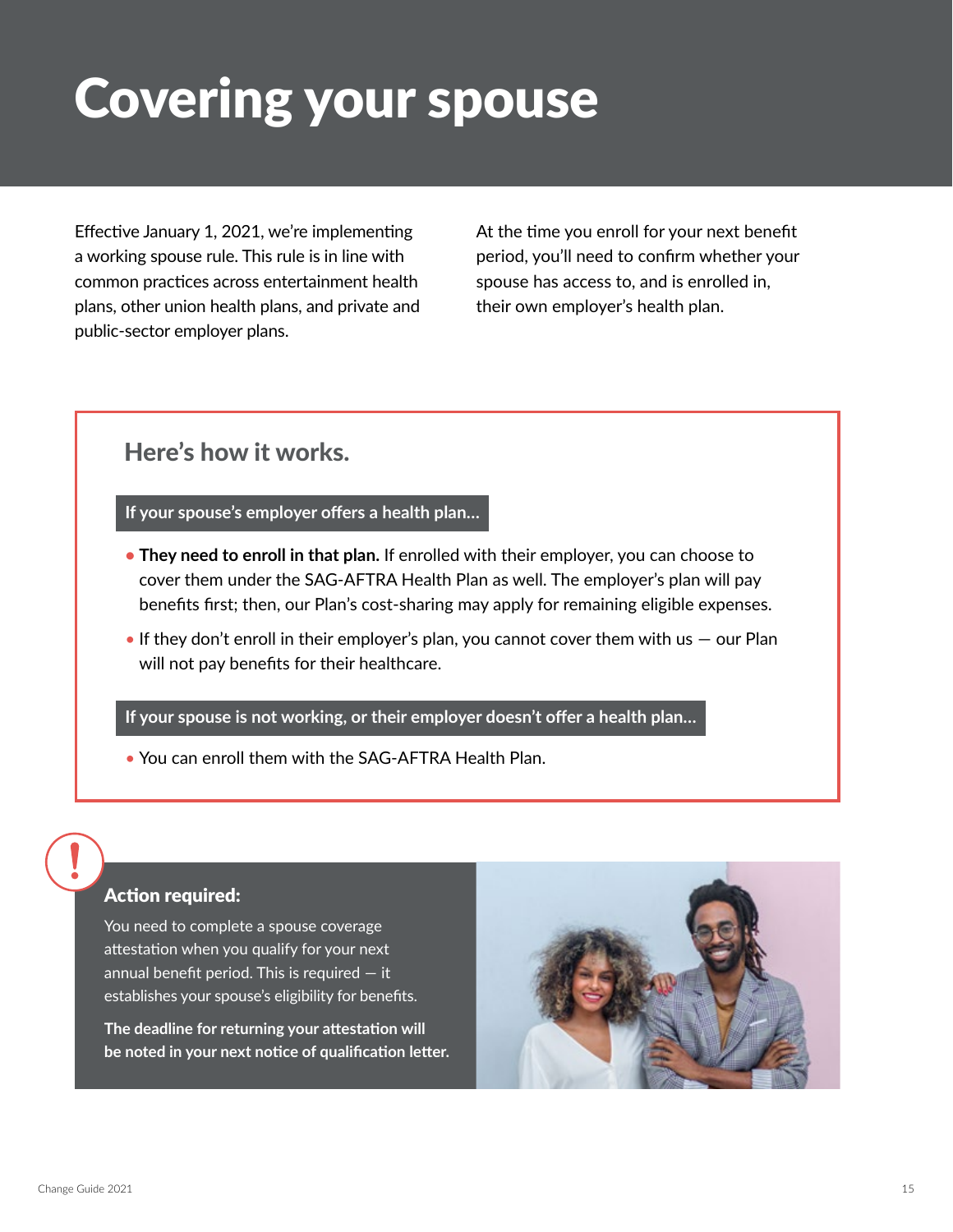## Additional benefit enhancements and cost-sharing changes

Beginning January 1, 2021, you'll notice a few benefit enhancements and changes to coverage and cost-sharing between you and the Plan.

The enhancements and changes described on pages 16 – 17 are effective January 1, 2021. The changes apply for the newly combined Plan, and for Plans I and II (for participants running out their current coverage in 2021).

## Benefit enhancements

#### Benefits for virtual medical and mental health office visits continue

During the COVID-19 crisis, our Plan began covering virtual office visits with providers online and by phone. We'll continue this benefit into 2021. The new Plan deductible and regular cost-sharing for an office visit will apply. We'll continue to cover virtual mental health visits as well.

#### Rx Savings Solutions

Starting early 2021, we'll provide you with a new resource — Rx Savings Solutions — to help you save money on your medications. You can use Rx Savings Solutions through your phone or computer, and see actionable ways to save on your medications — for example, by switching to a generic version of your brand-name drug or getting a better price at a local pharmacy.

Go to **[sagaftraplans.org/health/2021changes](http://sagaftraplans.org/health/2021changes)** to get more information about this new program.

#### **How to access virtual care:**

- Call your doctor's office
- LiveHealth Online (medical care): **[livehealthonline.com](http://livehealthonline.com)**
- Beacon Health Options (mental health): (888) 277-5383
- MDLIVE (mental health): **[mdlive.com/counseling](http://mdlive.com/counseling)**

Go to **[sagaftraplans.org/health/2021changes](http://sagaftraplans.org/health/2021changes)** to get more information about virtual care.

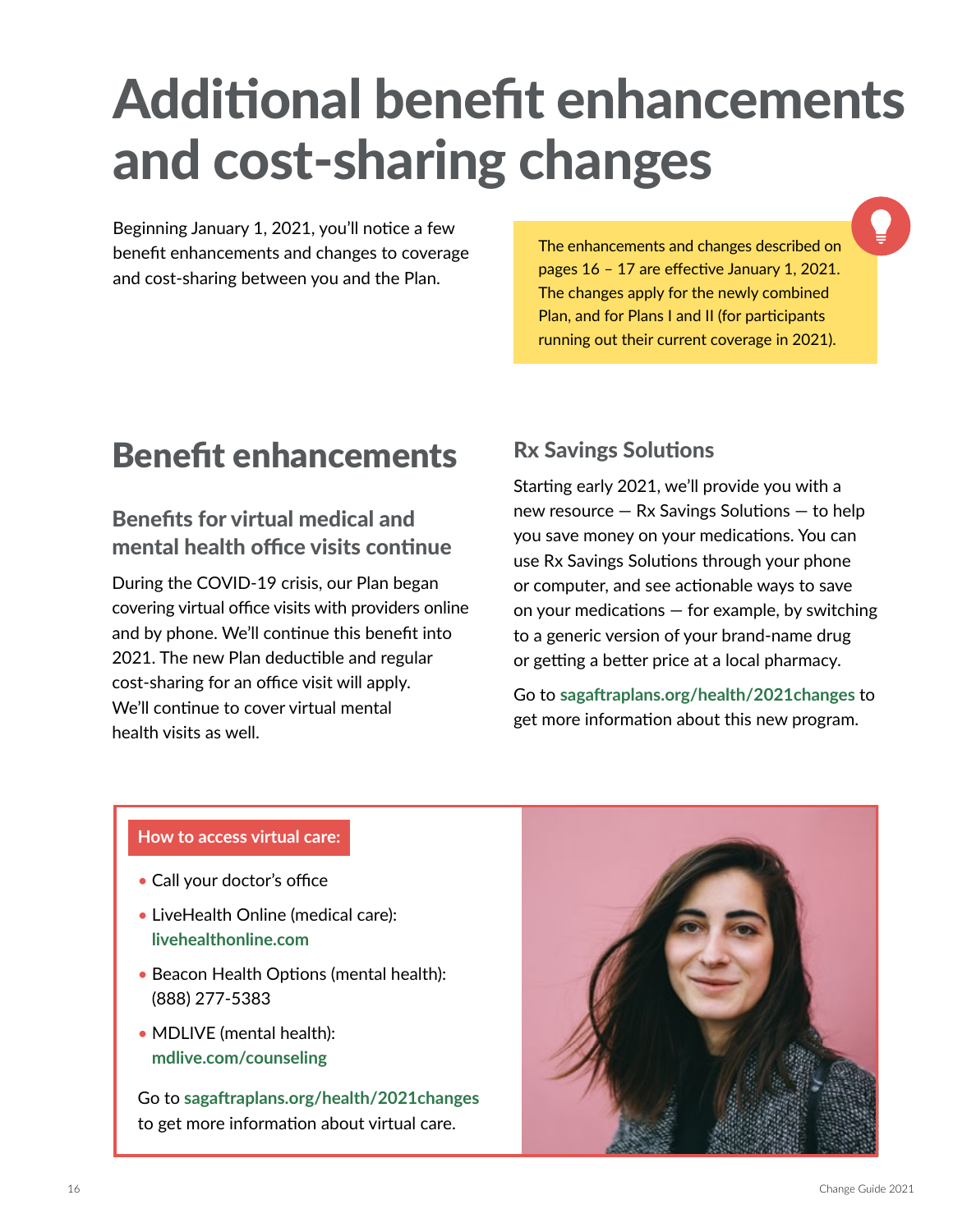## Cost-sharing changes

While we'll continue to cover the same types of services and care, you'll see a few differences in how your deductible accumulates and how the Plan covers out-of-network care.

#### Combined deductible for medical and hospital services

**Quick reminder:** Your deductible is the amount you pay for health care services before the Plan's cost-sharing kicks in. Effective January 1, 2021, we'll combine our Plan's in-network medical and hospital deductibles.

#### **The in-network combined deductible will be \$500 for an individual and \$1,000 for families**.

**Also remember:** Our Plan covers many in-network preventive care services at no cost to you, with no deductible requirement. Be sure to understand what care is appropriate for your age and gender, and make your appointment(s).

There is a **higher combined deductible for Plan II** (for participants running out their current coverage in 2021) of \$1,000 for an individual and \$2,000 for families.

#### Elimination of out-of-pocket maximum for out-of-network services

You and the Plan will typically pay much less when you receive care through a network provider, because network providers agree to accept a pre-approved, discounted amount for their services. When you go out-of-network, providers may charge much more than the contracted rates. This costs both you **and** our Plan much more money as we pay benefits. So, we strongly encourage you to use network providers whenever possible.

With this in mind, effective January 1, 2021, **we're eliminating the out-of-pocket maximum benefit for out-of-network services**. We'll pay our share of coinsurance (based on the Plan's Allowance), and you'll be responsible for any balance due.

#### **Finding a network provider**

- Our Plan contracts with Anthem's BlueCard PPO network, giving you access to one of the nation's largest networks of doctors, hospitals, and other healthcare facilities. Search for providers at **anthem.com/find-doctor**.
- Participants in California can use Industry Health Network providers as well. Search for providers at **uclahealth.org/eimg**.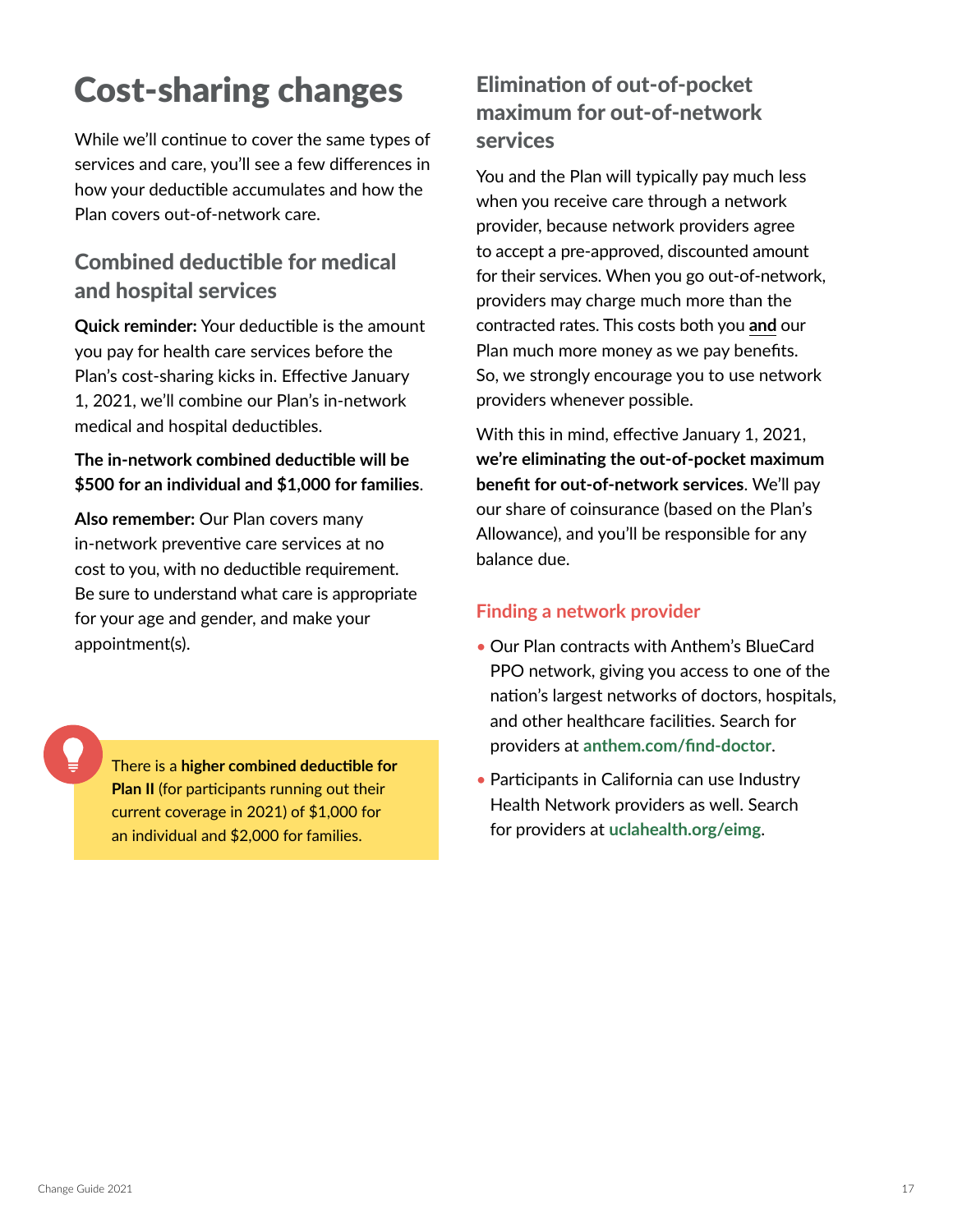## What's next

Our Plan changes will affect different participants at different times. You'll receive personalized information, including a confirmation of your benefits and any actions required, during September, October, and November.

#### Pay close attention if your benefit period runs from January 1 – December 31!

- **Retirees receiving a SAG or AFTRA pension:** Watch for information from Via Benefits in your mail starting in August and a personalized notice from the SAG-AFTRA Health Plan in October. You can begin shopping for benefits with Via Benefits on October 1, 2020, and you'll need to make your enrollment decisions by December 15, 2020.
	- **Active participants:** Watch for Plan information in November. You'll need to enroll in the SAG-AFTRA Health Plan and pay your first premium by January 1, 2021.
- **Enrolling your spouse:** You'll need to return your spouse coverage attestation to the plan by January 1, 2021. You'll receive instructions for completing the process in November. Watch your mail for details.
- **Losing your current coverage?** Decide if you want to enroll in COBRA (or explore your other options as explained on page 13). Your COBRA offer will note any deadlines.

#### If your current benefit period runs out in 2021 (March 31, June 30, or September 30):

You'll receive information about your next benefit period about 45 days before your coverage ends. Watch for your mail for details.

Go to **[sagaftraplans.org/health/2021changes](http://sagaftraplans.org/health/2021changes)** for all the details about our benefit plan changes. Also, Retirees and Senior Performers can attend an upcoming webinar to learn more about why we must make changes to our Plan and how the changes affect you. You'll find the schedule on the Plan's website.

Contact Via Benefits if you have questions. Jump to their contact information on page 13.



This newsletter provides a basic summary of changes to the SAG-AFTRA Health Plan. You will also receive a Summary of Material Modifications notice with more details. If there is any conflict between the content of this newsletter and the Plan documents, the Plan documents will govern.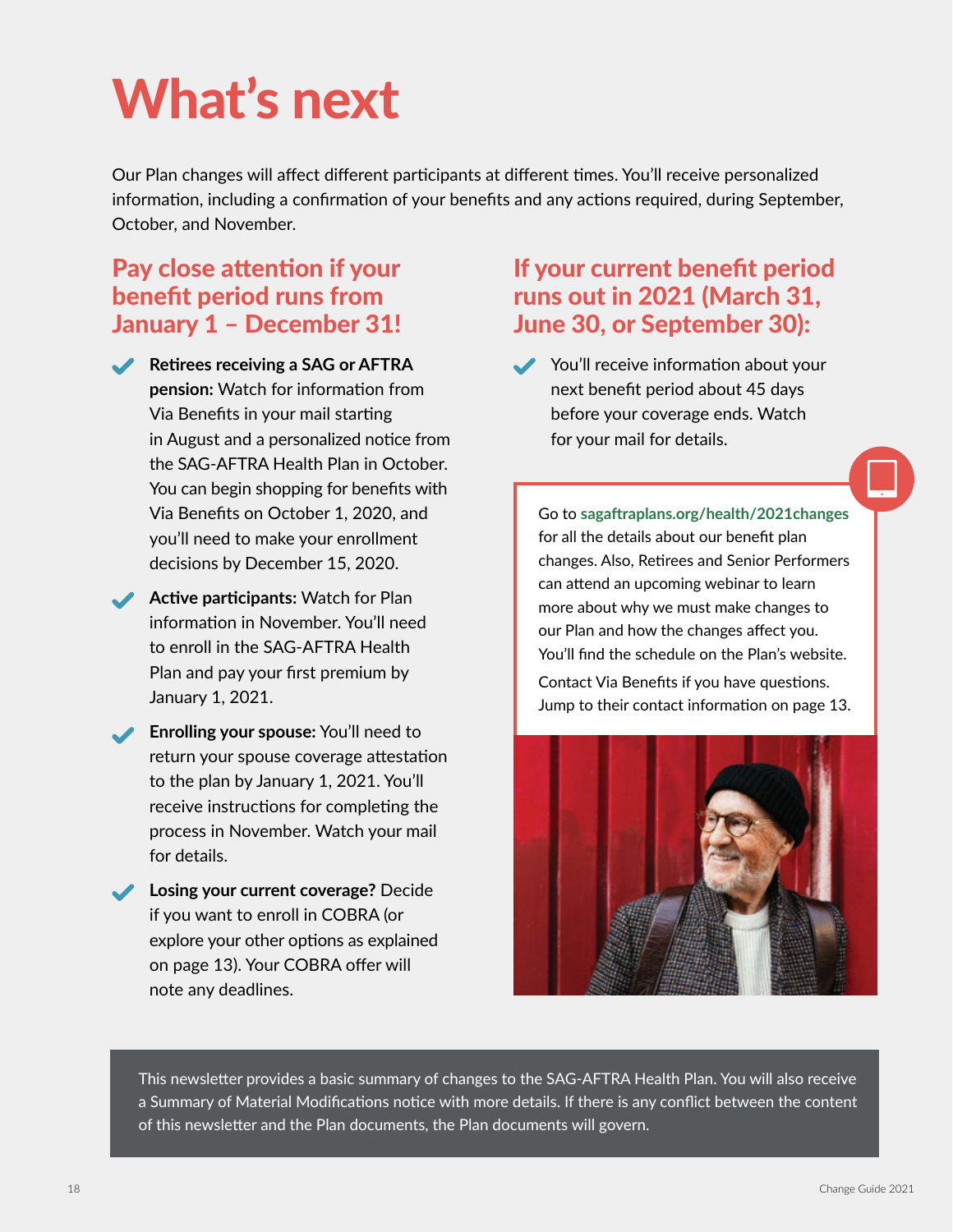## Section 1557 Non-discrimination Notice

The SAG-AFTRA Health Plan complies with applicable federal civil rights laws and does not discriminate on the basis of race, color, national origin, age, disability or sex. The SAG-AFTRA Health Plan does not exclude people or treat them differently because of race, color, national origin, age, disability or sex. The SAG-AFTRA Health Plan:

- Provides free aids and services to people with disabilities to communicate effectively with us, such as:
	- o Qualified sign language interpreters
	- o Written information in other formats (large print, audio, accessible electronic formats, other formats)
- Provides free language services to people whose primary language is not English, such as:
	- o Qualified interpreters
	- o Information written in other languages

If you need these services, contact the SAG-AFTRA Health Plan's Compliance Department. If you believe that the SAG-AFTRA Health Plan has failed to provide these services or discriminated in another way on the basis of race, color, national origin, age, disability, or sex, you can file a grievance with:

Attention: Compliance Department SAG-AFTRA Health Plan P.O. Box 7830 Burbank, CA 91510-7830 Phone: (800) 777-4013 Fax: (818) 953-9880 Email: complianceofficer@sagaftraplans.org

You can file a grievance in person or by mail, fax, or email. If you need help filing a grievance, the Compliance Department is available to help you. You can also file a civil rights complaint with the U.S. Department of Health and Human Services, Office for Civil Rights electronically through the Office for Civil Rights Complaint Portal, available at https://ocrportal.hhs.gov/ocr/portal/lobby.jsf, or by mail or phone at:

U.S. Department of Health and Human Services 200 Independence Avenue, SW HHH Building, Room 509F Washington, DC 20201, (800) 368-1019, (800) 537-7697 (TDD)

Complaint forms are available at http://www.hhs.gov/ocr/office/file/index.html. ATENCIÓN: si habla español, tiene a su disposición servicios gratuitos de asistencia lingüística. Llame al 1-800-777-4013.

注意:如果您使用繁體中文,您可以免費獲得語言援助服 務。請致電 1-800-777-4013

CHÚ Ý: Nếu bạn nói Tiếng Việt, có các dịch vụ hỗ trợ ngôn ngữ miễn phí dành cho bạn. Gọi số 1-800-777-4013.

주의: 한국어를 사용하시는 경우, 언어 지원 서비스를 무료로 이용하실 수 있습니다 1-800-777-4013 번으로 전화해 주십시오.

PAUNAWA: Kung nagsasalita ka ng Tagalog, maaari kang gumamit ng mga serbisyo ng tulong sa wika nang walang bayad. Tumawag sa 1-800-777-4013.

ВНИМАНИЕ: Если вы говорите на русском языке, то вам доступны бесплатные услуги перевода. Звоните 1-800-777-4013.

> ملحوظة: إذا كنت تتحدث اذكر اللغة، فإن خدمات المساعدة اللغوية تتوافر لك بالمجان. اتصل برقم .1-800-777-4013

ATTENTION : Si vous parlez français, des services d'aide linguistique vous sont proposés gratuitement. Appelez le 1-800-777-4013.

ATANSYON: Si w pale Kreyòl Ayisyen, gen sèvis èd pou lang ki disponib gratis pou ou. Rele 1-800-777-4013

UWAGA: Jeżeli mówisz po polsku, możesz skorzystać z bezpłatnej pomocy językowej. Zadzwoń pod numer 1-800-777-4013.

ATENÇÃO: Se fala português, encontram-se disponíveis serviços linguísticos, grátis. Ligue para 1-800-777-4013.

ATTENZIONE: In caso la lingua parlata sia l'italiano, sono disponibili servizi di assistenza linguistica gratuiti. Chiamare il numero 1-800-777-4013.

注意事項:日本語を話される場合、無料の言語支援をご 利用いただけます。1-800-777-4013 まで、お電話にてご 連絡ください。

ACHTUNG: Wenn Sie Deutsch sprechen, stehen Ihnen kostenlos sprachliche Hilfsdienstleistungen zur Verfügung. Rufnummer: 1-800-777-4013.

توجه: اگر به زبان فارسی گفتگو می کنید، تسهیالت زبانی بصورت رایگان برای شما فراهم می باشد. با 1-800-777-4013 تماس .بگیرید